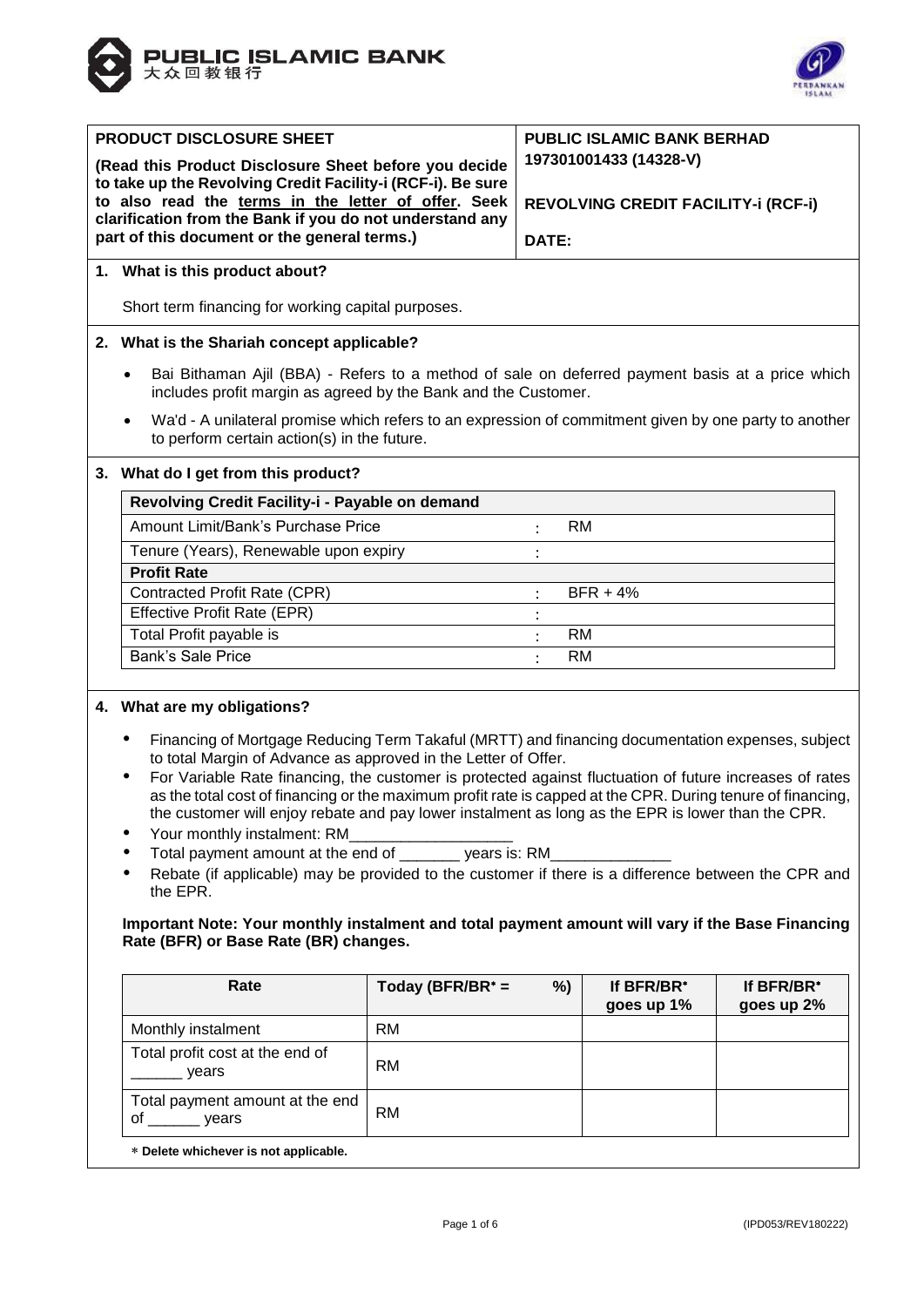



|     | <b>Fees and Charges</b>                                                                                                                                                                                                                                                                                                                                      | Amount (RM)                                                                       |
|-----|--------------------------------------------------------------------------------------------------------------------------------------------------------------------------------------------------------------------------------------------------------------------------------------------------------------------------------------------------------------|-----------------------------------------------------------------------------------|
| 5.1 | a) Processing Fees* (where applicable)                                                                                                                                                                                                                                                                                                                       |                                                                                   |
|     | i) Purchasing/Refinancing                                                                                                                                                                                                                                                                                                                                    |                                                                                   |
|     | • Up to RM30,000                                                                                                                                                                                                                                                                                                                                             | 50.00                                                                             |
|     | • RM30,001 to RM100,000                                                                                                                                                                                                                                                                                                                                      | 100.00                                                                            |
|     | • Above RM100,000                                                                                                                                                                                                                                                                                                                                            | 200.00                                                                            |
|     | ii) Purchase of Commercial and Industrial Property<br>(excluding land) under SWIFT/SMILAX Plan                                                                                                                                                                                                                                                               | 200.00                                                                            |
|     | b) Upfront Fee* (where applicable)                                                                                                                                                                                                                                                                                                                           |                                                                                   |
|     | i) Facility(ies) Secured by All Types of Land<br>(excluding Bridging Financing)                                                                                                                                                                                                                                                                              | $0.10\%$ - 0.20% of total financing<br>amount subject to a minimum of<br>RM500.00 |
|     | ii) Bridging Financing                                                                                                                                                                                                                                                                                                                                       | 0.20% of total financing amount<br>subject to a minimum of RM3,000.00             |
|     | The computation of the Processing Fee/<br>* Note:<br>Upfront Fee for financing applications are to<br>exclude the amount of MRPA/ MRTT/BFTT,<br>etc. financed.                                                                                                                                                                                               |                                                                                   |
| 5.2 | <b>Stamp Duty</b>                                                                                                                                                                                                                                                                                                                                            |                                                                                   |
|     | Stamping on Letter of Offer<br>٠                                                                                                                                                                                                                                                                                                                             | 10.00                                                                             |
|     | Stamping on Standing Instruction                                                                                                                                                                                                                                                                                                                             | 10.00                                                                             |
|     | Each subsidiary document such as Letter of<br>Guarantee/Letter of Set-Off (where applicable)                                                                                                                                                                                                                                                                 | 10.00                                                                             |
|     | <b>Stamping on Principal Agreement</b>                                                                                                                                                                                                                                                                                                                       | Ad valorem                                                                        |
| 5.3 | Termination Fee shall be charged if the facility is<br>cancelled prior to the disbursement.                                                                                                                                                                                                                                                                  | 2,000.00                                                                          |
|     | (Note: <b>ONLY APPLICABLE</b> to facility secured by<br>properties and land only (partially or fully secured).<br>This fee is NOT APPLICABLE to facility(ies) which is<br>fully secured by Islamic Investment-i/earmarking by<br>marginal deposit/current account-i, Government/Credit<br>Guarantee Corporation (CGC) financing which is on<br>clean basis.) |                                                                                   |
| 5.4 | Half yearly service fee on Cash Line Facility-i account if<br>the credit balance is below RM1,000.                                                                                                                                                                                                                                                           | 10.00                                                                             |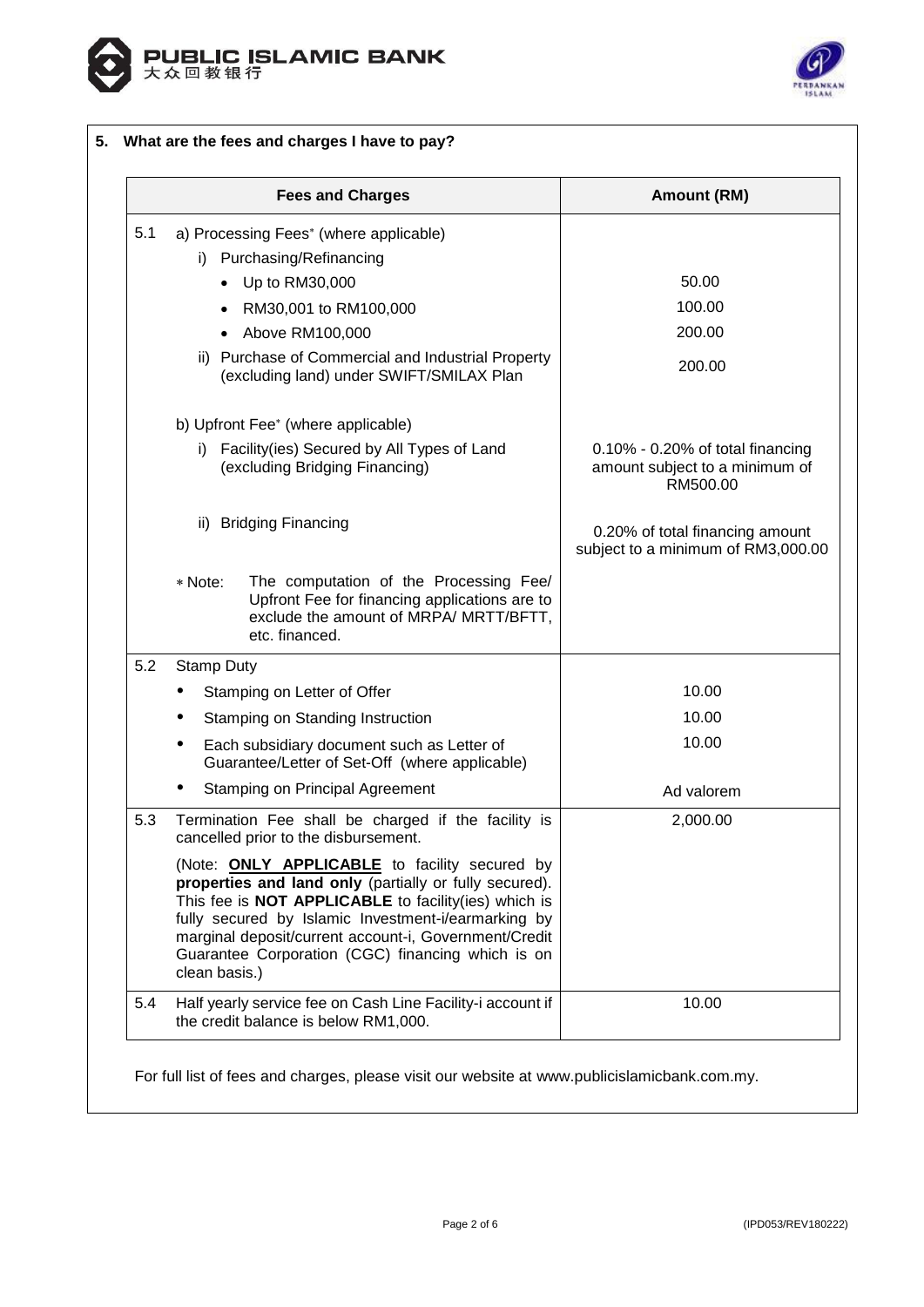



# **6. What if I fail to fulfil my obligations?**

- 6.1 Unless otherwise stipulated under the respective type of facility, in the event of default the Bank reserves the right to impose the following:
	- a) For failure to pay any instalments of the facility(ies) from date of the first disbursement until the date of the maturity of the facility(ies), the *ta'widh* (compensation) rate that shall be applied is one per cent (1%) per annum on any overdue amount, or any such rate as approved by Bank Negara Malaysia.

Formula for *ta'widh* on overdue instalment(s) is as follows:

Overdue Instalment(s) X *Ta'widh* Rate X No. of Overdue Day(s) 365

b) Please take note that if your account remains in arrears and upon recall of the facility or brought to court for judgement before maturity date, a late payment charge of 1% p.a. on the remaining outstanding balance will be imposed.

> Outstanding Balance X 1% p.a. X No. of Overdue Day(s) 365

c) For failure to pay any instalments and which failure continues beyond the maturity date of the facility(ies), the compensation rate that shall be applied is the Bank's Average Financing Rate\* (AFR) on the outstanding balance or any such rate as approved by Bank Negara Malaysia.

The formula for late payment charge after maturity is as follows:

Outstanding Balance X AFR X No. of Overdue Day(s) 365

- Also known as "Combined Rate" which consist of two (2) elements namely *ta'widh* and *gharamah*. *Ta'widh* refers to the amount that may be compensated to the Bank based on actual loss incurred due to default while *gharamah* refers to the penalty charged on the defaulters over and above the *ta'widh*.
- d) The Bank shall not compound the compensation payable to the principal amount/financing amount.
- 6.2 The Bank has the right at any time without notice to you to debit your current/savings account with us towards payment of the monthly payment of the financing and any other charges and/or fees incurred in the granting of the financing including Takaful contribution, quit rent, assessment, cost of an updated/revised valuation reports, fees for searches, legal fees for preparation and perfection of security documents by Bank's solicitors, legal costs incurred in relation to enforcement of security/ recovery cost and any other cost or expenses incidental thereto.
- 6.3 If the financing tenure extends into retirement, you are to advise us on your plans to service the monthly payment after your retirement.
- 6.4 You are to furnish us all relevant information regarding financing taken from all financial institutions, cooperatives, building societies, credit companies and merchants that provide credit sales etc. and to fully and accurately disclose material information that has a bearing on our financing decision. Failure by you to disclose essential and correct information in the financing application as well as the consequences of providing incomplete or incorrect information may lead to a higher financing rate or rejection of your financing application.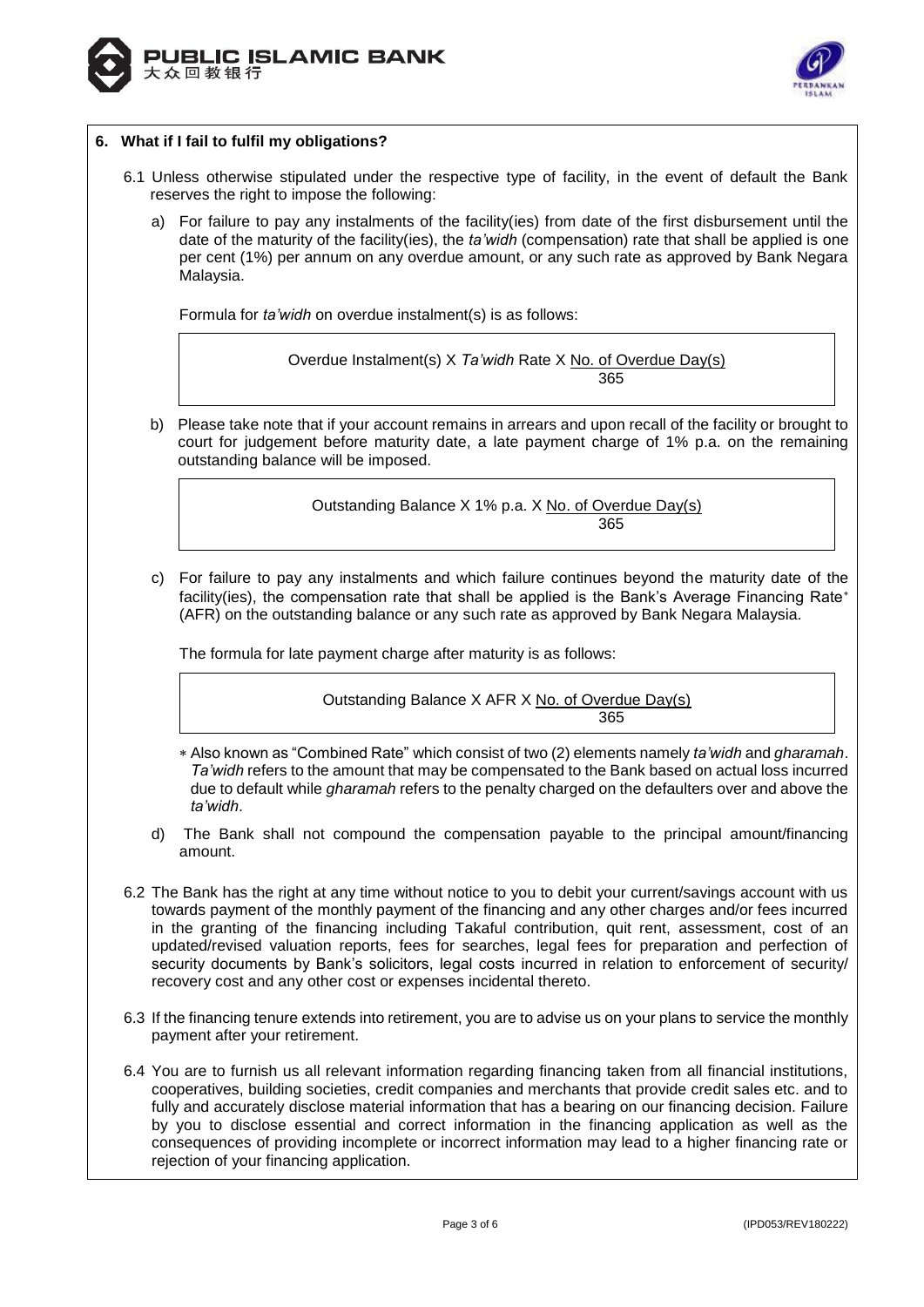



#### **6. What if I fail to fulfil my obligations?, cont.**

- 6.5 Legal action will be taken if you fail to respond to reminder notices. Your property may be foreclosed and you will have to bear all legal costs. You are also responsible to settle any shortfall after your property is sold.
- 6.6 Legal action against you may affect your credit rating leading to financing being more difficult or expensive to you.
- 6.7 Under specific circumstances where the customer is not contactable, the Bank's obligation is considered to be fulfilled if such notice has been sent to the last known address of the customer at least seven (7) calendar days in advance.

## **Other terms and conditions**

- 1) You may select to use Bank's panel lawyers/Takaful operators/valuers.
- 2) On case to case basis depending on your credit assessment by the Bank, you may be required to provide a guarantor.

## **7. What if I fully settle the financing before its maturity?**

If you fully settle your financing before its maturity:

- You will need to pay the outstanding balance, current monthly profit and any amount due and payable to the Bank.
- No Early Settlement Fee will be charged.

#### **8. Do I need any Takaful coverage?**

| Mortgage Reducing Term Takaful (MRTT) |  |              |  |  |
|---------------------------------------|--|--------------|--|--|
| Fire/House Holder/House Owner Takaful |  | [] Yes [] No |  |  |

Note:

The customer can refer to the Branch on the list of panel Takaful operators. The Bank may provide quotations for any compulsory Takaful offered by the Bank's panel of Takaful operators but the customer is free to use the service of non-panel Takaful operators. However, only the amount from Takaful providers approved by the Bank may be financed.

# **9. Do I need a guarantor or collateral?** Guarantor/Corporate Guarantor Required [ ] Yes [ ] No Collateral [ ] Yes [ ] No

#### **10. What are the major risks?**

Profit rates might change according to changes in the Base Financing Rates (BFR) or Base Rates (BR). An increase in the base financing rate or base rate may result in higher monthly payment. However, the rate will not exceed the Contracted Profit Rate.

## **11. What do I need to do if there are changes to my contact details?**

It is important that you inform us (written notice to be sent to the account holding branch) of any change in your contact details to ensure that all correspondences reach you in a timely manner.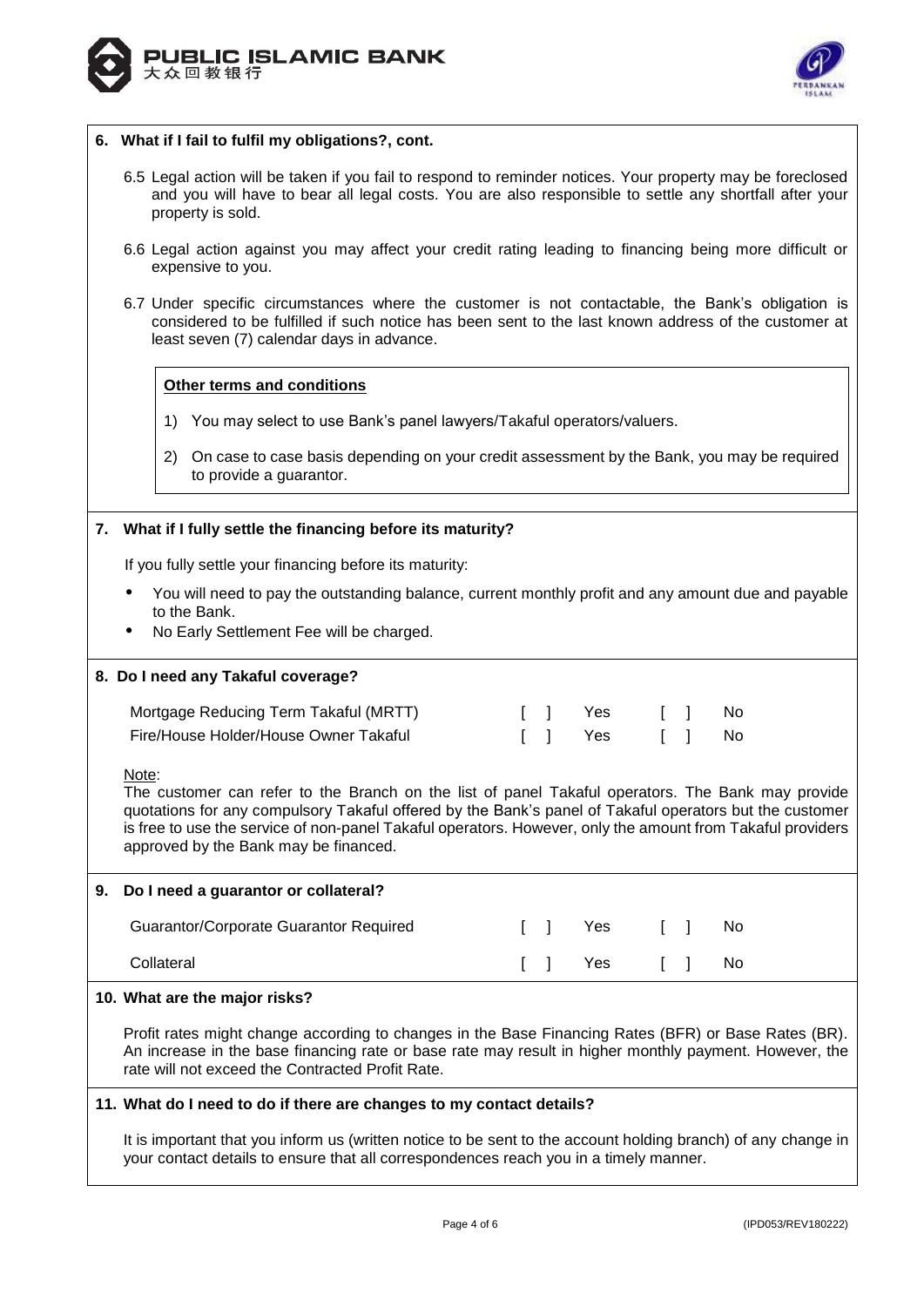



|           | 12. Where can I get assistance and redress?                                                                                                                                                                                                                                                            |  |  |  |  |
|-----------|--------------------------------------------------------------------------------------------------------------------------------------------------------------------------------------------------------------------------------------------------------------------------------------------------------|--|--|--|--|
| $\bullet$ | If you have difficulties in making payments, you should contact us earliest possible to discuss payment<br>alternatives.                                                                                                                                                                               |  |  |  |  |
| $\bullet$ | If you wish to complain on the products or services provided by us, you may contact us at:                                                                                                                                                                                                             |  |  |  |  |
|           | <b>Public Islamic Bank Berhad</b><br>25th Floor, Menara Public Bank<br>146 Jalan Ampang<br>50450 Kuala Lumpur<br>Telephone :<br>1-800-22-5555<br>$\frac{1}{2}$ 03-2162 2224<br>Fax<br>: islamicbkg@publicislamicbank.com.my<br>E-mail<br>Website : https://www.publicislamicbank.com.my                |  |  |  |  |
| $\bullet$ | Alternatively, you may seek the services of Agensi Kaunseling dan Pengurusan Kredit (AKPK), an<br>agency established by Bank Negara Malaysia to provide free services on money management, credit<br>counselling, financial education and debt restructuring for individuals. You can contact AKPK at: |  |  |  |  |
|           | <b>Tingkat 8, Maju Junction Mall</b><br>1001, Jalan Sultan Ismail<br>50250 Kuala Lumpur<br>Telephone : 03-2616 7766<br>E-mail<br>enquiry@akpk.org.my<br>$1 - 1$                                                                                                                                        |  |  |  |  |
| $\bullet$ | If your query or complaint is not satisfactorily resolved by us, you may contact Bank Negara Malaysia<br><b>TELELINK at:</b>                                                                                                                                                                           |  |  |  |  |
|           | <b>Customer Contact Centre (BNMTELELINK)</b><br><b>Bank Negara Malaysia</b><br>P.O. Box 10922<br>50929 Kuala Lumpur<br>Telephone<br>1-300-88-5465 (1-300-88-LINK)                                                                                                                                      |  |  |  |  |
|           | Overseas<br>603-2174 1717<br>9:00 a.m. - 5:00 p.m. (Monday - Friday except public holiday)<br><b>Operating Hours</b><br>Web Form<br>telelink.bnm.gov.my                                                                                                                                                |  |  |  |  |
|           |                                                                                                                                                                                                                                                                                                        |  |  |  |  |
|           | 13. Where can I get further information?                                                                                                                                                                                                                                                               |  |  |  |  |
|           | Should you require additional information on Islamic house financing, please refer to the bankinginfo                                                                                                                                                                                                  |  |  |  |  |

website at www.bankinginfo.com.my.